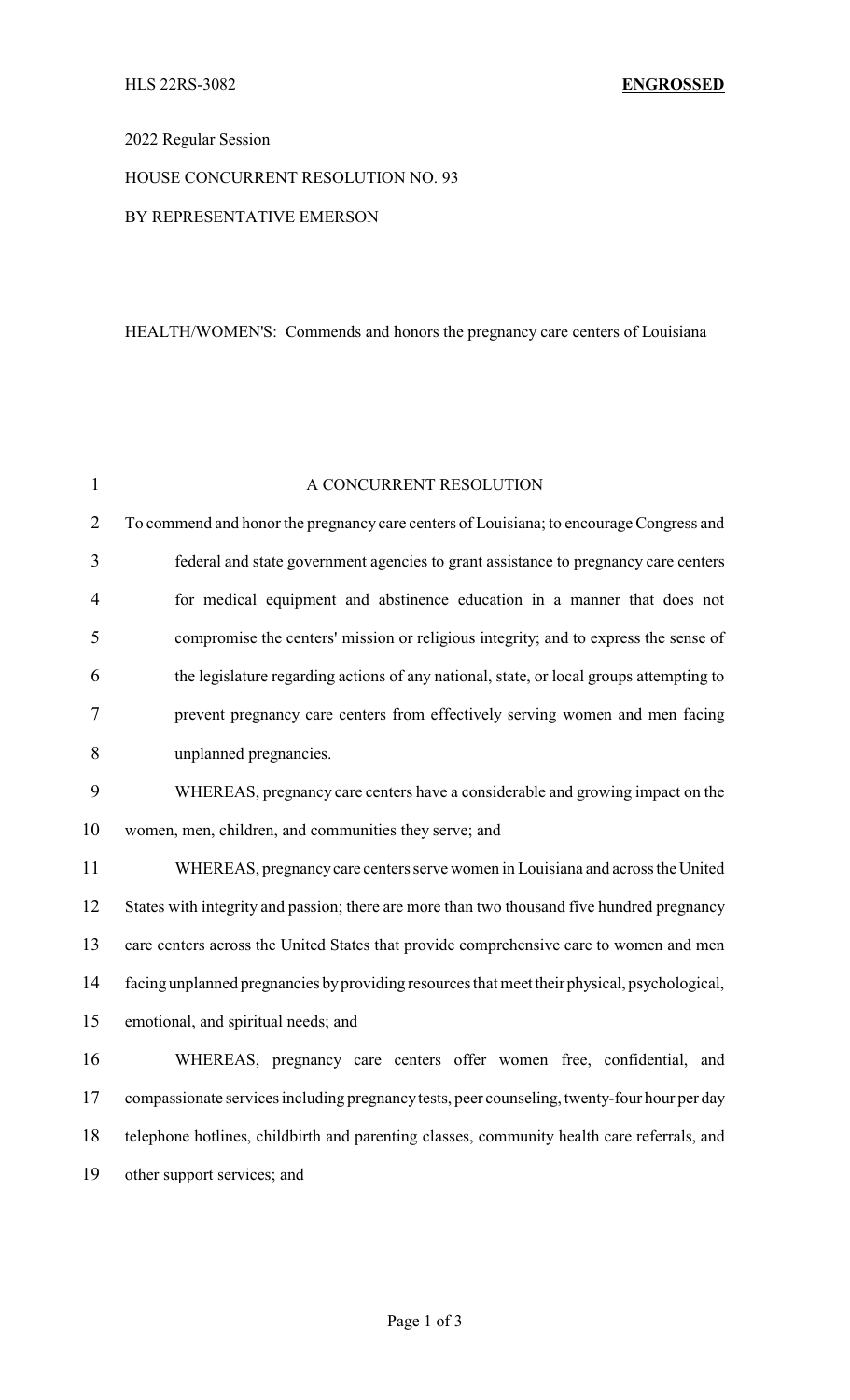WHEREAS, many medical pregnancy care centers offer ultrasounds and other medical services and provide information on adoption and adoption referrals to pregnant women; and

 WHEREAS, pregnancy care centers encourage women to make positive life choices by equipping them with complete and accurate information regarding their pregnancy options and the development of their unborn children; and

 WHEREAS, pregnancy care centers provide women with compassionate and confidential peer counseling in a nonjudgmental manner regardless of their pregnancy outcomes; they also provide important support and resources for women who choose childbirth over abortion; and

 WHEREAS, pregnancycare centers ensure that women receive prenatal information and services that lead to the birth of healthy infants, and many centers provide grief assistance for women and men who regret past choices; and

 WHEREAS, many pregnancy care centers also work to prevent unplanned pregnancies by teaching effective abstinence education in public schools; and

 WHEREAS, the federal government and state governments have increasingly recognized the value of the services offered by pregnancy care centers and have designated 18 public funds for such organizations; and

 WHEREAS, pregnancy care centers operate primarily through reliance on the voluntary donations and time of individuals who are committed to caring for the needs of women and promoting and protecting life, and the centers operating in Louisiana are most deserving of the highest recognition for their efforts.

 THEREFORE, BE IT RESOLVED that the Legislature of Louisiana does hereby commend and honor the pregnancy care centers of Louisiana and does hereby strongly support the positive contributions pregnancy care centers make to the lives of women, men, and babies.

 BE IT FURTHER RESOLVED that the Legislature of Louisiana does hereby commend the tens of thousands of volunteers and paid staff at pregnancy care centers in Louisiana and across the United States for their compassionate work.